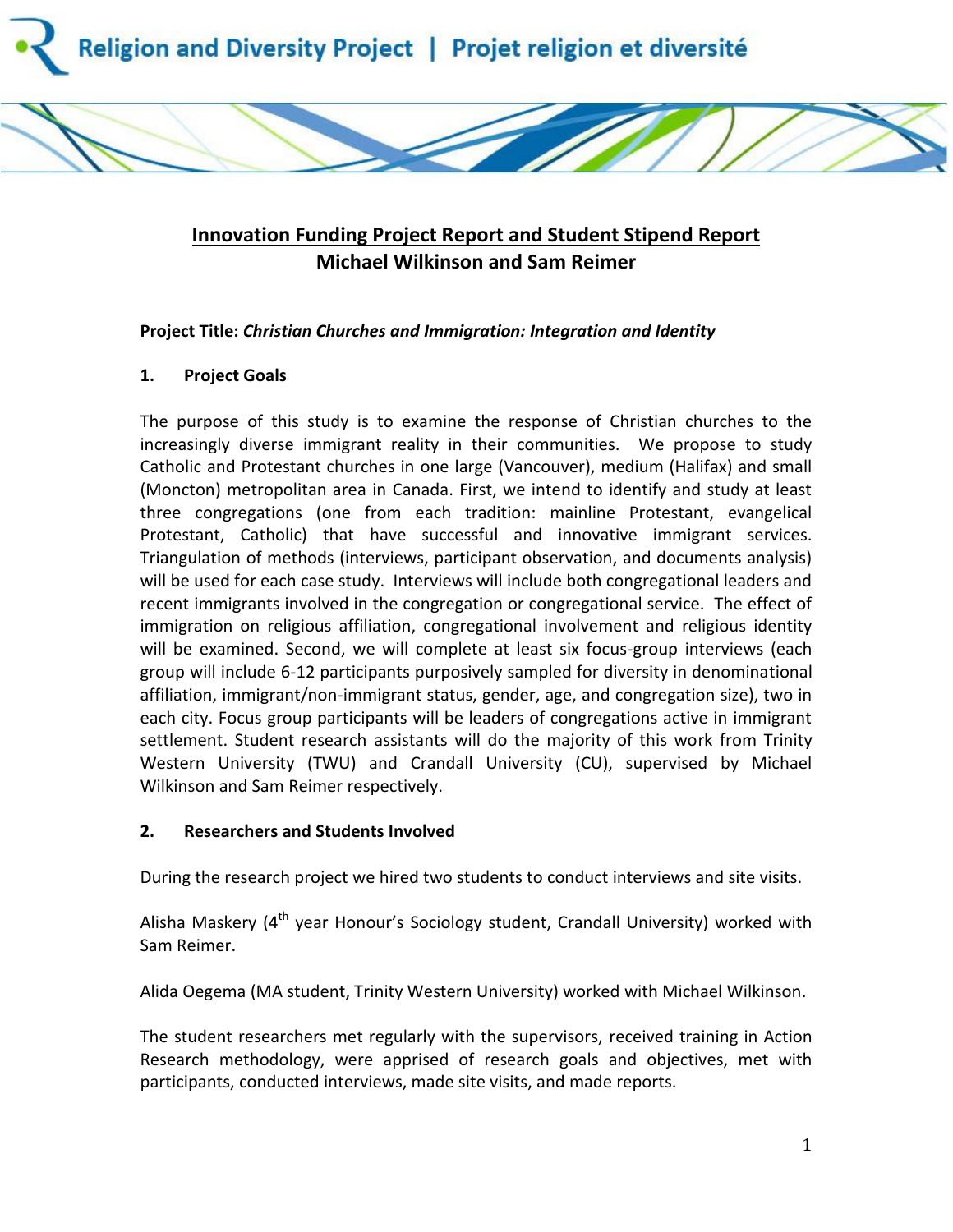

#### **3. Rationale**

This research fits well with the goals of the RDP, especially strand 1 (of which we are members), which is to examine the social construction of social identities in Canada, but also with strand 4, which looks at alternative strategies to manage religious diversity. Specifically, how are Christian congregations managing the religious diversity of immigrants as they offer settlement services? How are the immigrants' religious identities shaped by the cultural and religious contours of the congregations and regions assisting their settlement?

This proposal dovetails with and expands research supported by a SSHRC Partnership Development Grant (PDG) entitled "The role of churches in immigrant settlement and immigration" (PI Rich Janzen), but adds to it by supporting student assistants and by including immigrant interviews that examine questions of religious identity (either of which are funded by the PDG). By overlapping with the PDG, the students receive training in qualitative data gathering techniques from the Centre for Community Based Research in Ontario, and oversight by leading researchers across the country involved in community based research and immigrant settlement. TWU and CU is committed to inkind support, including office space/computers for students, uncovered travel costs, and costs related to administration (long distance phone calls, photocopies, bookkeeping, etc).

#### **4. Methods**

a) Interviews – focus groups and face-to-face interviews were conducted with participants in Moncton/Halifax and Vancouver. Interviews were recorded and transcribed.

b) Site visits – site visits were made in Vancouver to observe a program that focused on refuges. Another site visit was made to a congregation that was involved in a case of offering sanctuary to a person in the process of being deported. In Moncton, a Pentecostal church supporting Congolese immigrants was visited. In Halifax, we visited a Catholic parish with a long history of supporting refugees, and a historic black Baptist church where immigrants from roughly 30 different countries now attend.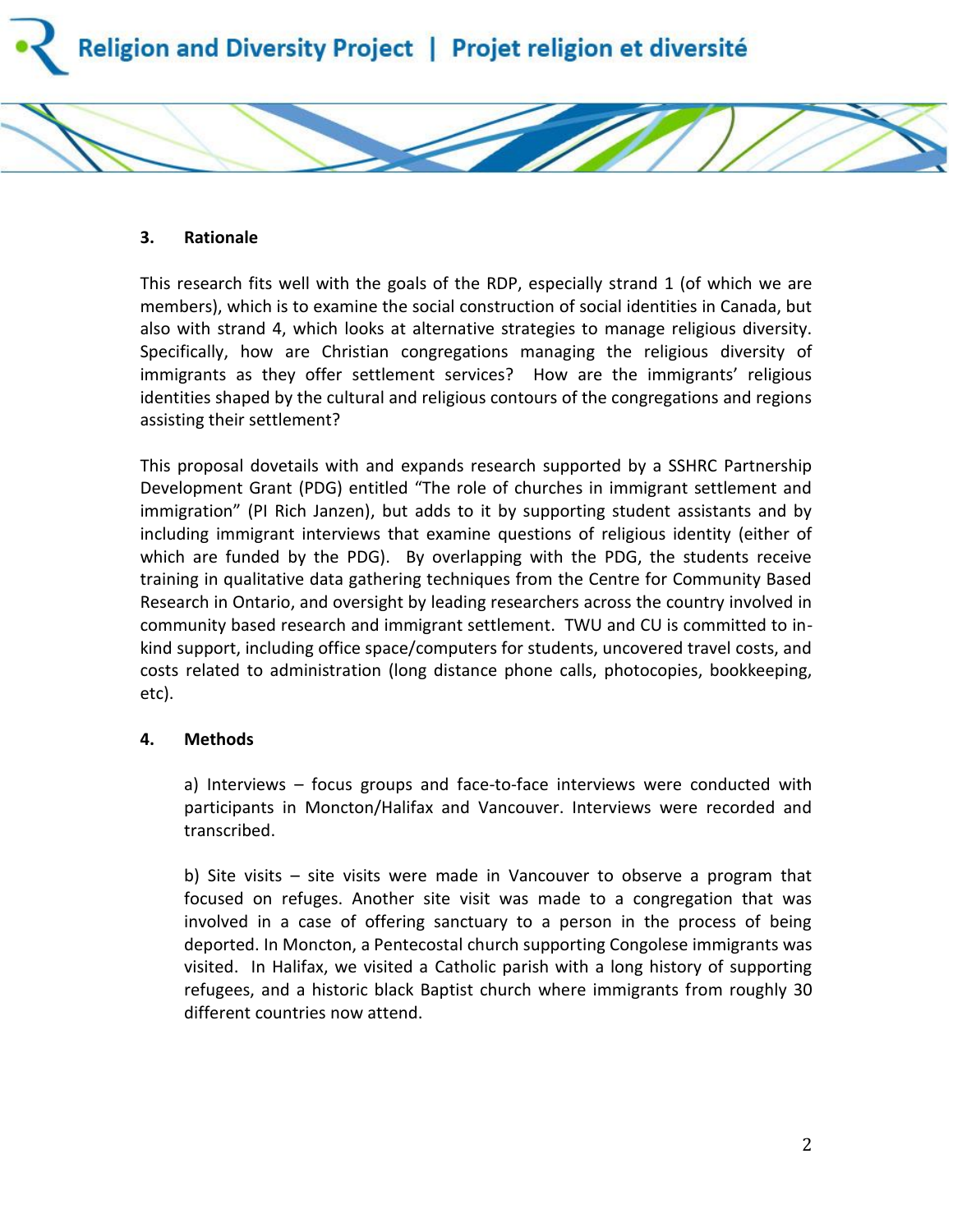



### **5. Ethics Permission**

Granted through our SSHRC partnership development grant and Trinity Western University.

## **6. Summary of Activities**

a) October-December – initial meetings with student researchers, began systematic collection of data, interviews

b) January-Feb – reporting on project, ongoing data collection

c) March-April – team meetings, complete data collection, work on papers for presentation at Canadian Society for Study of Religion annual meeting, Brock University

d) May-July – review findings, complete project

# **7. Provisional Findings**

- a) Three focus group interviews with church leaders involved in immigrant settlement, one in each of Halifax (8 participants), Moncton (4 participants) and Shediac (six participants). Participants included Baptist, Catholic, Salvation Army, Anglican, United, Lutheran, Wesleyan, Presbyterian, and Pentecostal leaders.
- b) In addition to the focus groups, face-to-face individual interviews with key informants included nine church leaders in Halifax, five in Moncton, and two in Shediac.
- c) In addition, six recent immigrants from four different churches were interviewed regarding their experience as immigrants and the church support they received (two Baptist churches, one Pentecostal and one Catholic church).
- d) Key informant interviews with individuals working with new immigrants in Vancouver including representatives from Baptist, Roman Catholic, Lutheran, and Mennonite Brethren churches.
- e) Site visit to Kinbrace Refugee, Housing and Support program in Vancouver to learn more about the various programs, speak with Executive Director, and observer.
- f) Site visit to Walnut Grove Lutheran Church, Vancouver, to learn about the specific details involving a case of political sanctuary with the congregation housing someone facing deportation.